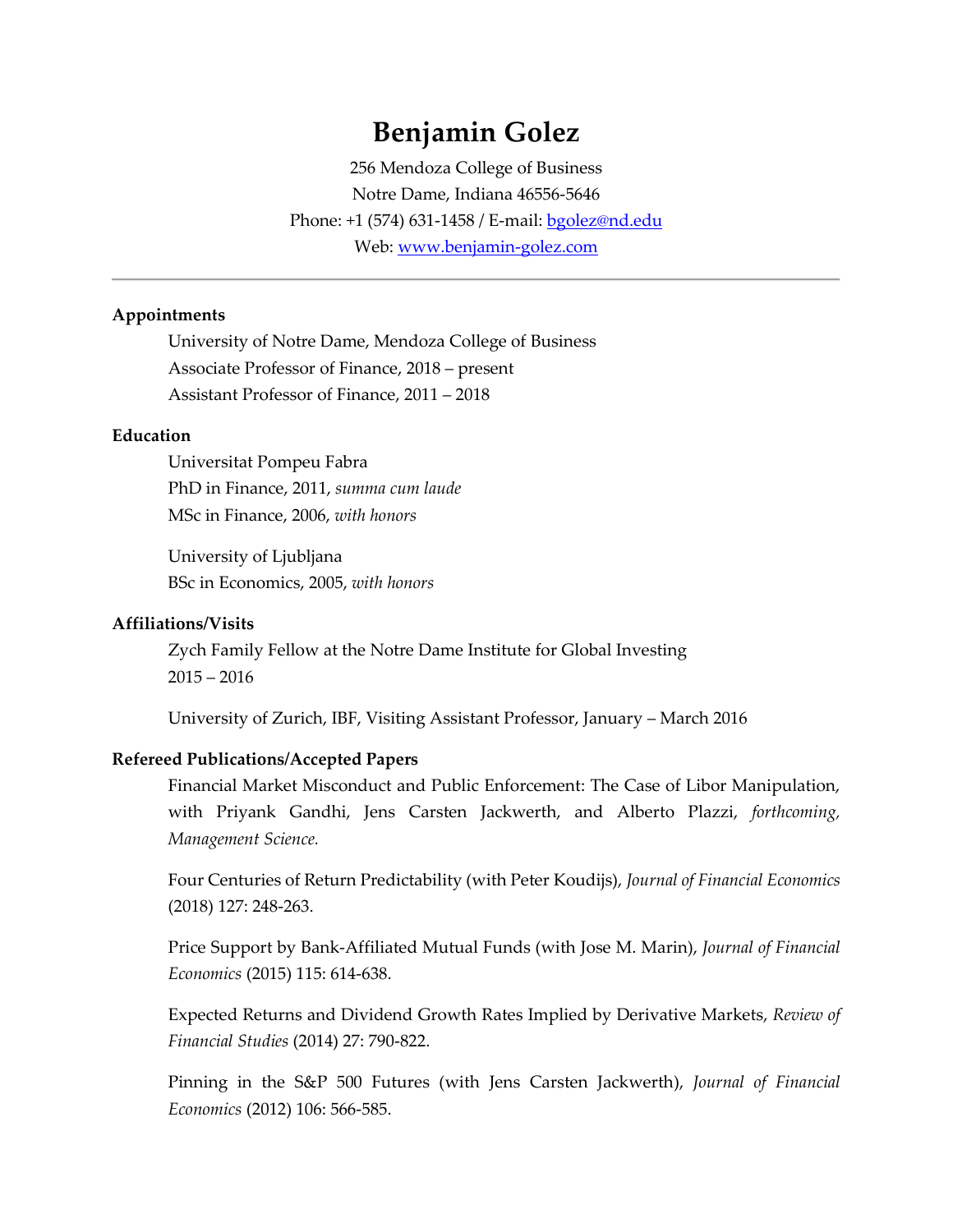#### **Working Papers**

Home-Country Media Slant, with Rasa Karapandza *EFA 2018, AFA 2019*

Funding Illiquidity Implied by S&P 500 Derivatives, with Jens Carsten Jackwerth, and Anna Slavutskaya. *WFA 2016, IFSID 2016, EFMA 2016*

#### **Invited Seminars/Conference Presentations/Discussions**

*Invited Seminar Talks:* Copenhagen Business School (scheduled, 2019), Lancaster University (scheduled, 2019), University of New South Wals (2018), University of Melbourne (2017), Frankfurt School of Finance and Management (2017), Purdue University (2017), University of Illinois at Chicago (2017), Texas A&M (2017), Georgetown University (2016), Bocconi University (2011, 2016), University of Zurich (2016), University of Konstanz (2014, 2016), USI Lugano (2016), Nova School of Business and Economics (2016), Chinese University of Hong Kong (2016), City University of Hong Kong (2016), University of Hong Kong (2016), European Central Bank (2015), Aalto University (2014), Bank of Slovenia (2012, 2014), University of California, San Diego (2014), Universidad Carlos III de Madrid (2011, 2013), Stockholm School of Economics (2011), CNMV (2011), Erasmus Research Institute of Management (2011), FED Board (2011), Oslo BI (2011), New Economic School (2011), Einaudi Institute for Economics and Finance (2011), Swiss Banking Institute (2010)

*Internal Seminar Talks:* University of Notre Dame (2011-2017), Universitat Pomepu Fabra (2007-2011), London School of Economics (2008), Bocconi University (2010)

*Conference Presentations (\*presented by a co-author):* American Finance Association (2019, scheduled, 2012), European Finance Association (2018, 2014\*), Western Finance Association Conference (2016, 2015), American Economic Association Conference (2016\*), European Winter Finance Conference (2016), IFSID Conference on Derivatives (2016), Rodney White Wharton Conference (2015), SFS Cavalcade (2015\*), NBER Summer Institute, Asset Pricing (2015\*), CEPR Asset Pricing Meeting (2015\*), Wabash River Conference (2013, 2015), BYU Red Rock Conference (2015\*), CFA Institute: Financial Market Misconduct (2014), Stanford Institute for Theoretical Economics (2014\*), CEPR Asset Pricing Meeting (2011), Eastern Finance Association (2010), SAEe (2010), Campus for Finance (2009), European Doctoral Program Jamboree (2009), 12th Conference of the Swiss Society for Financial Market Research (2009), European Finance Association Doctoral Tutorial (2009)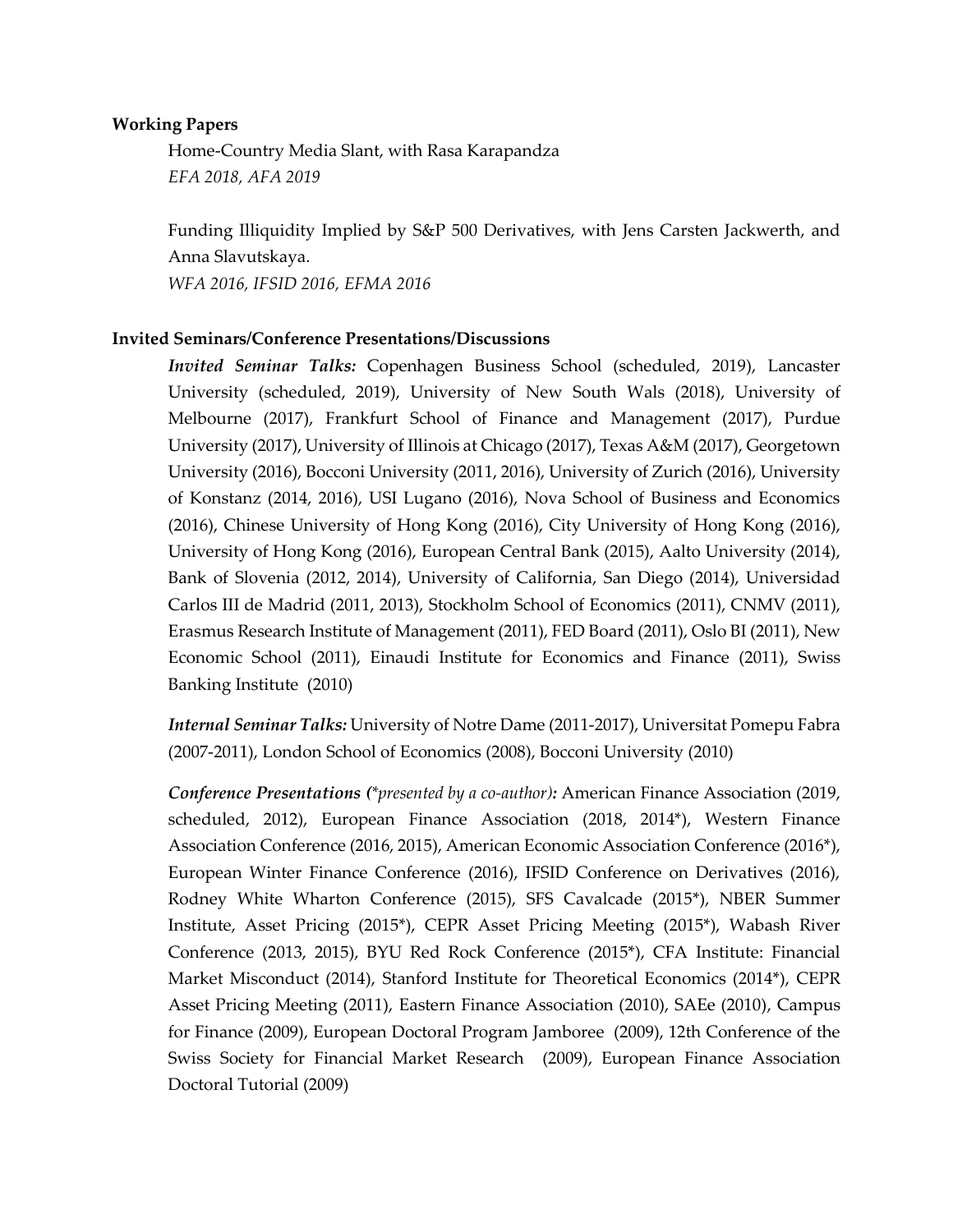*Conference Discussions:* UT Dallas Conference (2018), FMA (2018), ITAM Finance Conference (2016), European Finance Association (2016, x2), Financial Management Association (2016), IFSID Conference on Derivatives (2015), UNC's Roundtable for Junior Faculty in Finance (2012), 12th Conference of the Swiss Society for Financial Market Research (2009)

### **Other Academic Activities**

*Refereeing:* Journal of Finance, Review of Financial Studies, Journal of Financial and Quantitative Analysis, Management Science, Review of Finance, Journal of Banking and Finance, Journal of Financial Markets, Journal of Empirical Finance, Economics Letters, European Journal of Finance, Finance Research Letters, Empirical Economics, Bank of Slovenia Bulletin

*Conference Program Committees:* European Finance Association (2014, 2015, 2016, 2017, 2018), Midwest Finance Association (2016)

*Professional Membership:* American Finance Association

#### **Media Coverage**

Do Price Multiples Predict Market Returns? *ETF.com*. April 3, 2017

Murallas Chinas en Espana. *Nada es Gratis*. November 3, 2015.

A Battle for the Stock Market's Soul. *Bloomberg View*. September 3, 2015

An Apple Conspiracy? Theories on That \$500 Close. *BloombergBusinessweek*. January 22, 2013.

Conflicts of interest under the UCITS IV directive. *CFA Institute*. September/October 2011. Bank-owned funds 'used as props'. *Financial Times*. October 31, 2010.

## **Scholarships and Fellowships**

| 2015-2016 | Zych Family Fellow (\$10,000 data grant), Notre Dame Institute for Global |
|-----------|---------------------------------------------------------------------------|
|           | Investing                                                                 |
| 2008-2011 | Spanish Ministry of Education and Innovation Fellowship for Graduate      |
|           | <b>Studies</b>                                                            |
| 2007-2008 | Bank of Slovenia Scholarship                                              |
| 2006      | Universitat Pompeu Fabra Teaching Assistant Fellowship                    |
| 2005      | Nova Ljubljanska Banka Scholarship                                        |
|           |                                                                           |

#### **Honors and Awards**

| 2018 | Office of the Dean Mission Award                                    |
|------|---------------------------------------------------------------------|
| 2017 | James Dincolo Outstanding Undergraduate Professor Award, Department |
|      | of Finance, University of Notre Dame                                |